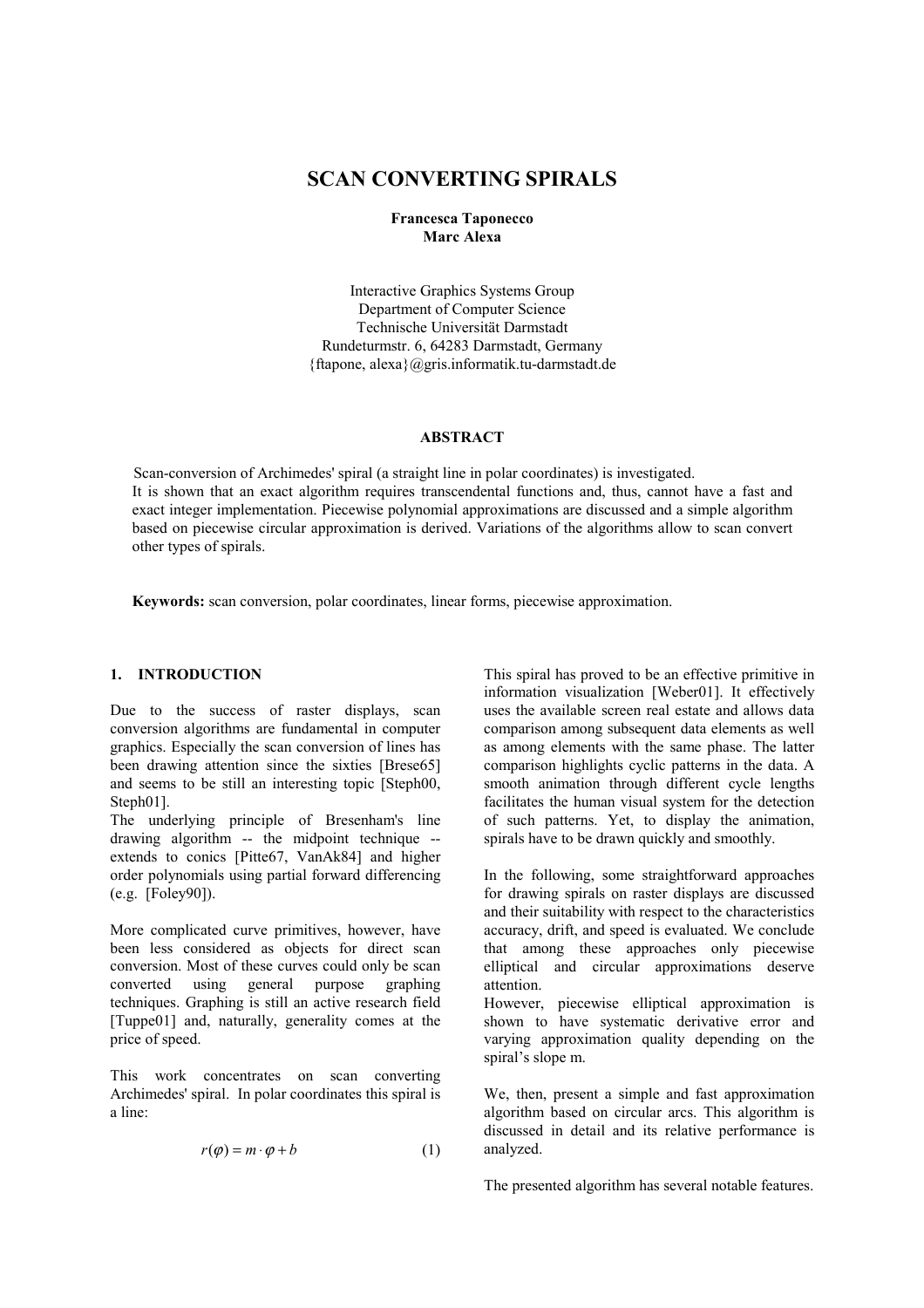- The arcs are quarter-circles corresponding with the coordinate system's quadrants, which avoid initialization problems for the circle scan conversion.
- It allows a pure integer implementation (for sufficient spiral parameters) so that no drift occurs.
- It has bounded error, where the error bound decreases with increasing winding number.
- It generates smooth  $G<sup>1</sup>$  curves and the approximation converges against the exact spiral.

The algorithm might be altered to generate spirals other than Archimedes'.

#### **2. DIRECT SCAN CONVERSION**

A general approach for scan converting curves is the midpoint algorithm [Pitte67, VanAk84]. The idea is to represent the curve in an implicit form as

$$
F(x, y) = 0 \tag{2}
$$

so that *F* could be used to decide whether a point is above or below the line.  $F$  is applied to midpoints between two candidate pixels and depending on the below/above information one of the candidate pixels is chosen.

However, the curve has to be split into regions, which meet at points where the partial derivatives of *F* are equal. In these regions the *x* or *y* component is increased by one, while the other component is increased (or not increased) depending on the below/above information (*decision variable*) e.g.  $F(x+1, y+0.5) = 0$ .

During the scanning, function evaluation is avoided by using finite partial differences. These finite partial differences are typically also used to find the end respectively start points of the regions. This approach is now applied to the spiral.

Inserting (1) in the distance equation  $x^2 + y^2 = r^2$ and considering that  $\varphi$  is expressed as  $\varphi = \arctan(\frac{y}{x})$ , the substitution leads to the following expression in Cartesian coordinates for a linear spiral:

$$
F(x, y) = x2 + y2 - (m \cdot \arctan(y/x) + b)2
$$
 (3)

The necessary partial differences are

$$
\left(\frac{\partial F(x, y)}{\partial x}, \frac{\partial F(x, y)}{\partial y}\right) = \left(2x + \frac{y}{x^2}\right)
$$

$$
\cdot \left(\frac{2m \cdot b}{1 + (y/x)^2} + \frac{2m^2 \cdot \arctan(y/x)}{1 + (y/x)^2}\right)
$$

$$
2y - \frac{1}{x} \cdot \left(\frac{2m \cdot b}{1 + (y/x)^2} + \frac{2m^2 \cdot \arctan(y/x)}{1 + (y/x)^2}\right)
$$
(4)

Note that the partial differences (whether finite or not) contain the *arctan* function. This has two implications:

- The computation is not significantly simplified by a forward differencing approach as the evaluation of the *arctan* still dominates the computation.
- Error cannot be avoided, as the *arctan* function is transcendental for some arguments. Thus, the algorithm is almost prone to drift.

While a certain drift is unavoidable, the trigonometric function could be replaced with polynomial series expansion. This polynomial would allow an effective implementation of the forward differencing approach.

The inverse tangent function can be expanded to the following power series:

$$
\arctan(s) \equiv s - \frac{1}{3}s^3 + \frac{1}{5}s^5 - \frac{1}{7}s^7 + \dots \qquad (|s| < 1)
$$

$$
\arctan(s) \approx \frac{\pi}{2} - \left[ \frac{1}{s} - \frac{1}{3s^3} + \frac{1}{5s} - \frac{1}{7s^7} + \dots \right] \qquad (s > 1)
$$

This expansion needs to be inserted in (3) and (4) to yield polynomial expressions for *F*. By varying the number of terms, this expansion allows to trade accuracy for complexity. We have analyzed this approach experimentally.

First, the implementation of forward differencing for high degree polynomials is cumbersome and errorprone. More importantly, even when using many terms, the error accumulates quickly so that the overall scan conversion fails. Incremental algorithms seem to strongly depend on near-exact arithmetic.

Because of these reasons we believe there is no suitable incremental algorithm for scan converting spirals.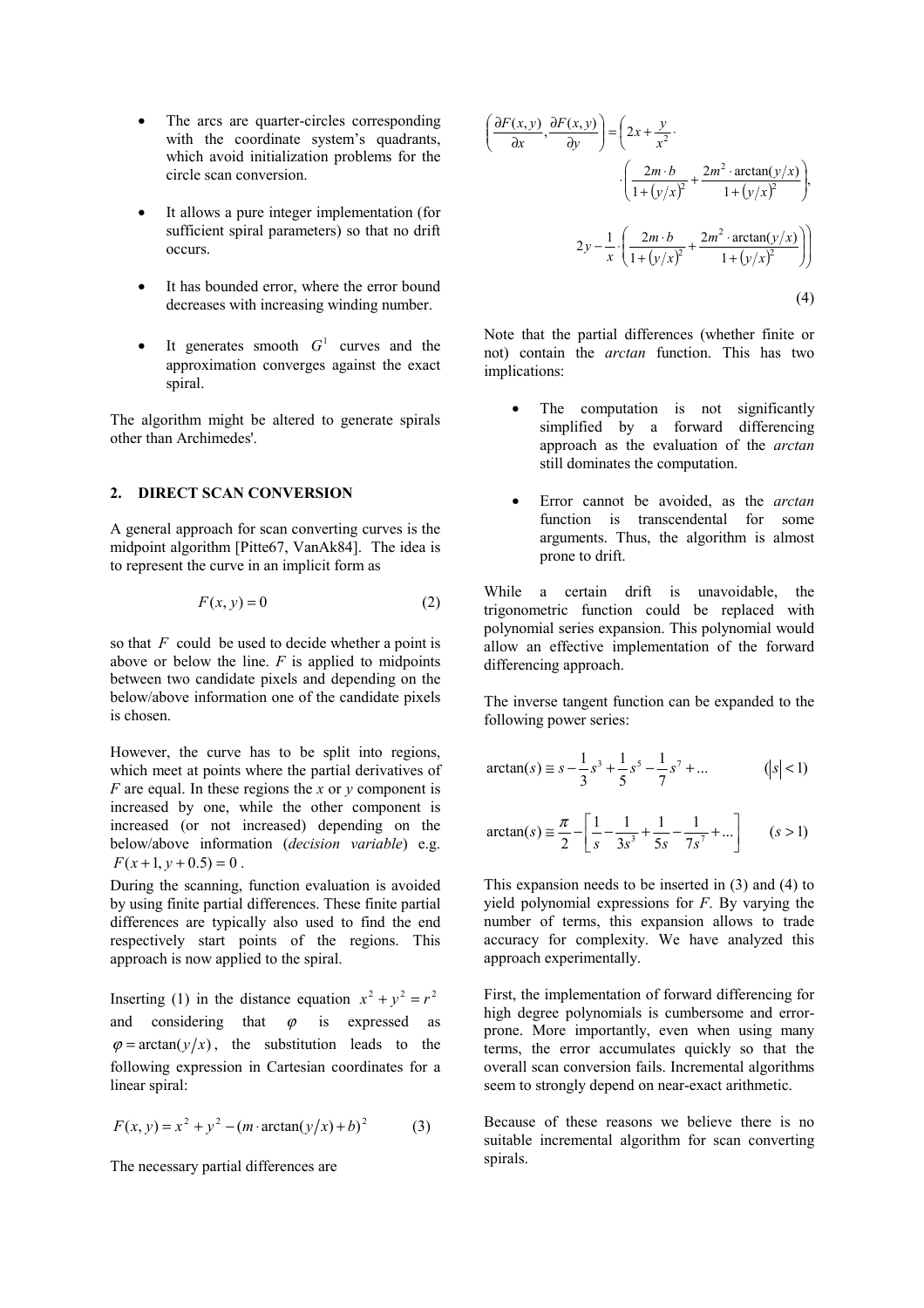#### **3. PIECEWISE INTERPOLATION**

A piecewise approximation is usually built by exactly computing several points of the curve and then interpolating these points with primitives that are easy to scan-convert. The simplest primitive for interpolation is a line segment; more complex alternatives are circular arcs, then elliptical arcs, general conics, and so on.

This method requires to compute some points on the spiral. The coordinates of these points are given by the following form

$$
(x, y) = ((m\varphi + b) \cdot \cos(\varphi), (m\varphi + b) \cdot \sin(\varphi))
$$
 (5)

Some of these points are easier to compute than others. Specifically, the points on the coordinate axes

$$
(x, y) = ((2km\pi + b), 0),(x, y) = (0, ((2k+1)m\pi + b))
$$
 (6)

are the only points which are guaranteed to be integer given that  $m\pi + b$  is integer. Furthermore, they allow to avoid the evaluation of trigonometric functions. This evaluation might be avoided for many angles by using tables. However, this necessarily limits the number of points to a fixed set of angles modulo 4π.

We have found that piecewise linear as well as piecewise circular interpolation is difficult using such points.

- The approximation quality of linear pieces depends on the length of the line segments. Using a fixed set of angles, the length of a line segment (and, thus, the error) is unbounded.
- Circular arcs could not have the origin as their center and it is not clear what other point could be used as center. Note, however, that using other centers and interpolating other points on the spiral leads to the algorithm proposed in this work.

While linear or circular pieces (used in a naive way) are inadequate, elliptical arcs are an interesting alternative. The following algorithm provides such an approximation:

Define a quarter-ellipse having the value of  $d = m \cdot \pi/2$  as difference between the major and minor semi-axis and draw it from  $(A_0 + b, 0)$  to  $(0, A_0 + d + b)$ . Subsequent elliptical quarters increase every semi-axis' value by *d* and the center remains constant in the origin. Thus, all elliptical arcs are joined yielding a continuous increment of the radius in the resulting spiral (see Figure 1).



**Figure 1: Quarter ellipse spiral, iterative construction.** 

This leads to two important consequences:

- In each of the four quadrants quarterellipses have a constant distance of 4*d* between each period, as in Archimedes' spiral.
- A general major semi-axis has the value of  $A_n = A_{n-1} + d$ ; therefore, elliptical arcs meet with the same semi-axis length and the resulting curve is  $C<sup>1</sup>$

The implementation of the algorithm is quite simple given a method to scan convert axis aligned quarterellipses.

Nevertheless this approximation has two problems. First, approximation quality strongly depends on the spirals eccentricity m and, second, the approximation does not converge against Archimedes' spiral.

Especially the first quarter of the approximation shows most notably the difference between the two semi-axes. If m is large, the difference between a spiral quarter and an ellipse is significant.

As the approximation is tangent continuous, the points of the spiral that cross the axes have tangents that result to be perpendicular to the axes. This is not the case for a linear spiral. Note that these horizontal and vertical tangents are an invariant for the elliptical approximation, thus it cannot converge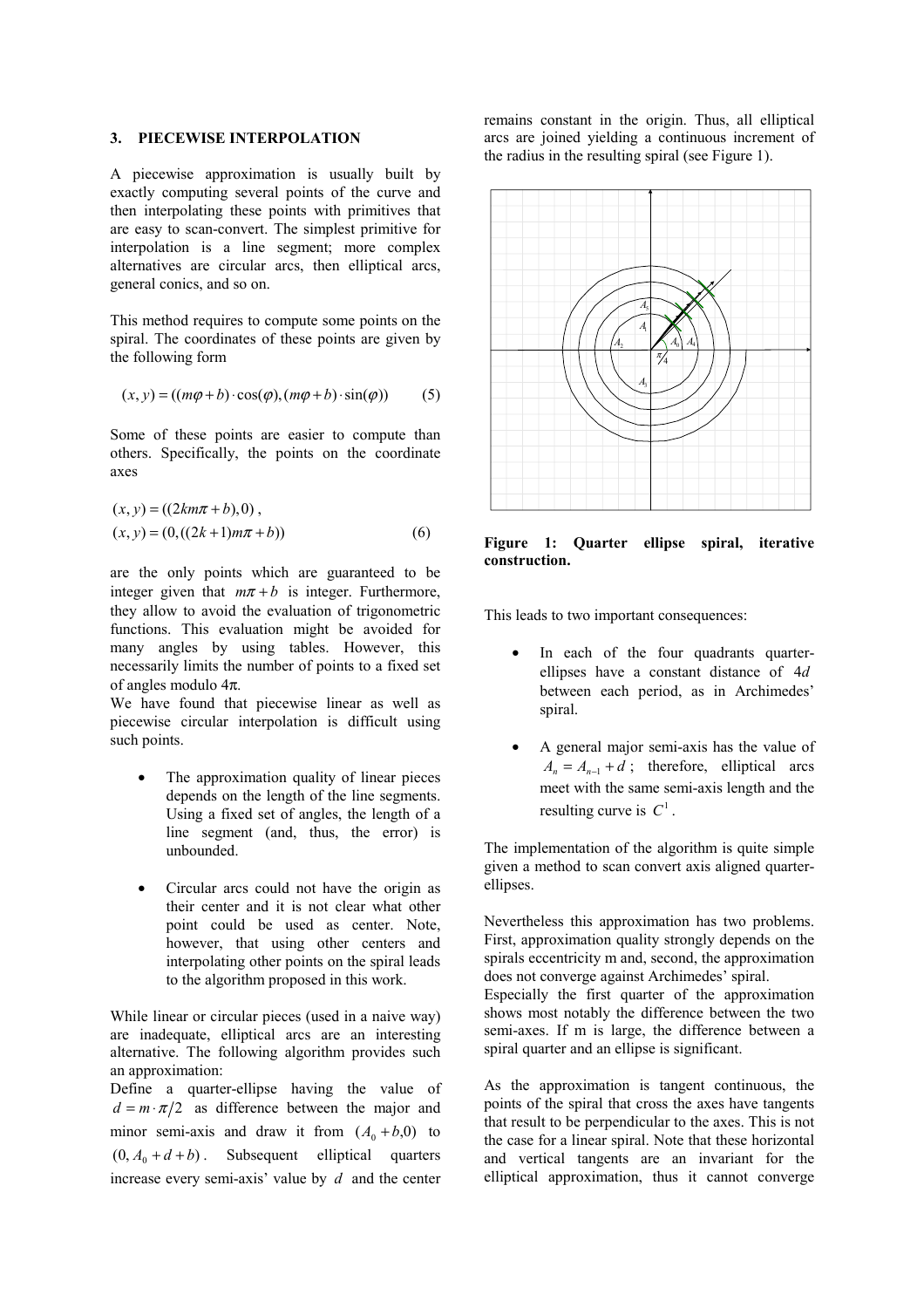against the desired values. This problem cannot be avoided, as all elliptical approximations with the origin as their center would have wrong tangents. On the other hand it is interesting to note that,

varying the *d* parameter in this algorithm, it could be possible to obtain  $C<sup>1</sup>$  approximations for spirals of the Archimedean family.

#### **4. QUARTER CIRCLE ALGORITHM**

Here we present a fairly simple algorithm with good accuracy and bounded error. The algorithm is inspired by ancient techniques to draw approximations to spirals [Stew95]. These techniques due to Fibonacci and Padovan assemble a set of squares or triangles and use circular arcs (see Figure 2). Yet, these algorithms provide approximations to spirals with growing eccentricity (i.e. exponential spirals).



**Figure 2: Fibonacci and Padovan spirals.** 

Let's take a closer look at Fibonacci's algorithm. Obviously, the growth the base lengths the squares controls the growth of the spiral's radius. If the base length of the squares would grow linearly, an approximation to Archimedes' spiral is found. The following simple algorithm exploits this idea.

Consider again the expression of an Archimedean spiral

$$
r(\varphi) = m \cdot \varphi + b
$$

and let  $d = m \cdot \pi/4$  define four points  $c_i = (\pm d, \pm d)$ in the four quadrants of the coordinate system (see Figure 3).

Ignoring for now the first segment of the spiral, a circular arc with center  $c_1 = (-d, d)$  and radius  $A_1 = 2d + b$  is drawn from  $(d+b, d)$  to  $(-d,3d + b)$ .

Figure 3 explains how the center points  $c_i$  are chosen in turn, and quarter circles are drawn starting from the last point of the previous circular arc.

Note that radius increases by  $2d$  in each step, consequently the expression for the quarter circles radii is:

$$
A_{n+1} = A_n + 2d = A_1 + 2d \cdot n \tag{7}
$$

with  $A_1 = 2d + b$  and  $n \in N^+$ .



**Figure 3: Illustration of the piecewise circular approximation to a spiral.** 

Considering the circles quarters in a quadrant the radii are

$$
A_{q+4i} = A_q + 8i \cdot d \tag{8}
$$

where  $i \in N$  is the periods number and  $q \in [1,2,3,4]$ gives the first circle radius value for each of the four quadrants. In the first quadrant we have  $q = 1$ , so that the sequence of the concentric circles´ quarters radii results to be  $A_1, A_5, A_9, A_{13}$ ,...

If *d* and *b* are chosen to be integer, the algorithm can be implemented using only integer addition. The circular arcs require (after set up) only two additions, and the step from each circular arc to the next requires another two additions.

In order to better exemplify the succession of the quarter radii and the position of the related centers points, we propose the following tables, where the steps are analyzed for each of the four quadrants and iteratively for every period, considering the parameter *i* .

| Step       | Quarter      | circles | Quarters  | center |
|------------|--------------|---------|-----------|--------|
|            | radii        |         | points    |        |
| $(1+4i)$ ° | $2*d+b+8i*d$ |         | $-d.d$    |        |
| $(2+4i)$ ° | $4*d+b+8i*d$ |         | $(-d,-d)$ |        |
| $(3+4i)$ ° | $6*d+b+8i*d$ |         | $(d,-d)$  |        |
|            | $8*d+b+8i*d$ |         | (d,d)     |        |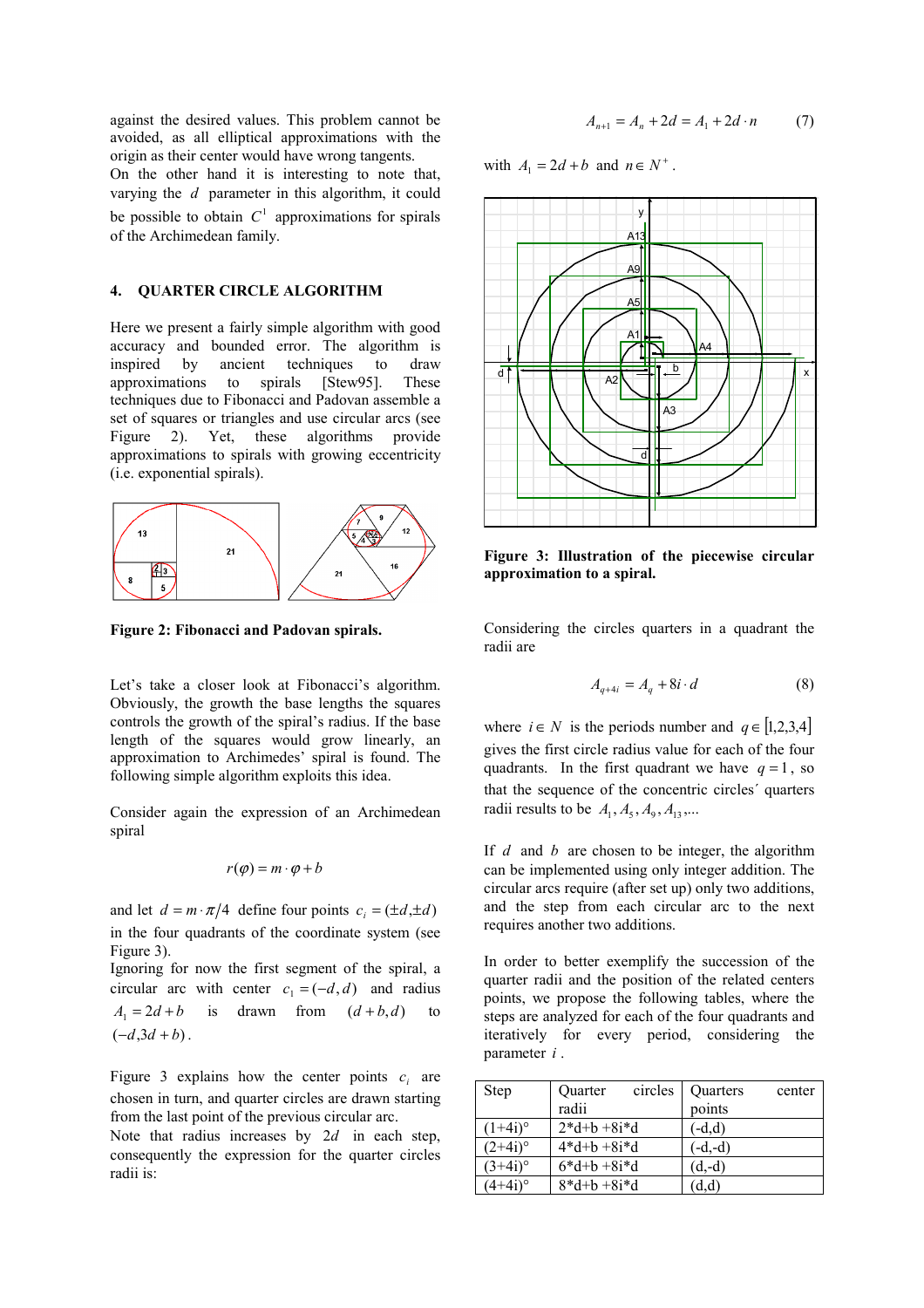| <b>Step</b>         | starting<br>Quarter         | Quarter end point           |  |
|---------------------|-----------------------------|-----------------------------|--|
|                     | point                       |                             |  |
| $1+4i$ <sup>o</sup> | $(d+b+8i*d,d)$              | $(-d, 3 * d + b + 8i * d)$  |  |
| $(2+4i)$ °          | $(-d, 3 * d + b + 8i * d)$  | $(-5 * d - b - 8i * d, -d)$ |  |
| $3+4i$ <sup>o</sup> | $(-5 * d - b - 8i * d, -d)$ | $(d,-7*d-b-8i*d)$           |  |
| $(4+4i)$ °          | $(d,-7*d-b-8i*d)$           | $(9*d+b+8i*d,d)$            |  |

**Figure 4: Initializing table for the algorithm's step.** 

It is easy to see, see Fig. 4, how (according to the belonging quadrant) the quarter starting (end) points always have a fixed  $y(x)$  coordinate and an  $x(y)$ coordinate given by the radii values, opportunely translated by the quantity  $-d$  (+d).

Moreover, each quarter starting point is automatically given by the quarter end point of the previous step.

We previously reserved to describe the behavior of the first spiral segment. It is known, that the center of a spiral represents a particular case of singularity: i.e. it is a point about which the curve twists infinitely and at which the function is not defined. Also in our algorithm, this point leads to an exception, as it is the only arc whose center does not belong to the defined  $c_i$ , but it results to be placed in the point  $(b, d)$  (see Fig. 5).

We also investigated ways to achieve better performances by varying the length and the center position of this first circular arc, anyway the explained case (arc length  $A_0 = d + b$ , center position in  $c_0 = (b, d)$  results to produce an easier implementation, and consequently we calculate the error in this case as an upper bound.

The argument for this algorithm with respect to approximation quality is this: The distance of two circular arcs with the same center is  $8d = 2\pi \cdot m$  as required. However, this distance is not measured with respect to the origin, as it should be, but with respect to the circles´ centers in every quadrant.

Yet, the absolute approximation error depends on the ratio of *d* and *r* , which means it diminishes for large *r* . Furthermore, circular segments meet with horizontal or vertical tangent. Thus, the resulting approximation is  $G^1$ . Note that it is not  $C^1$  as the meeting circular arcs have different radii.

As explained, depending on the translation between the two origins, the relative distances of the origins to the function's points are different.

Referring to the first quadrant (see Figure 5), a general radius starting from the system coordinates origin is given by:

$$
R_n = R_{q+4i} = \sqrt{\left(A_{q+4(i-1)} + 8d - d\right)^2 + d^2} \tag{9}
$$

and a generic radius starting from the circles´ center is given by (8):

$$
A_n = A_{q+4i} = A_{q+4(i-1)} + 8d
$$

Let's consider again Figure 5: using Pitagora´s theorem it is possible to see how, increasing the rotating angle  $\theta$ , the difference between the radii  $R_n$  and  $A_n$  progressively decreases, as the angles  $\alpha$ given by the defined radii also decrease.

As a result, the approximation error is maximum close to the origin and progressively decreases when we increase the angle  $\theta$  in the following quadrants and thus with increasing periods number.



**Figure 5: Error bound's calculation.** 

To give an error bound on the approximation depending on the radius we investigate the behavior at points on the positive  $x$ -axis. The desired radius is  $r_i = m \cdot 2\pi \cdot i = 8i \cdot d$ , while the approximation leads to

$$
r'_{i} = \sqrt{(8i \cdot d)^{2} - d^{2}}
$$
 (11)

This leads to a relative error of

$$
e(i) = 1 - \sqrt{1 - \frac{1}{64i^2}}\tag{12}
$$

which quickly vanishes with increasing cycle number *i* .